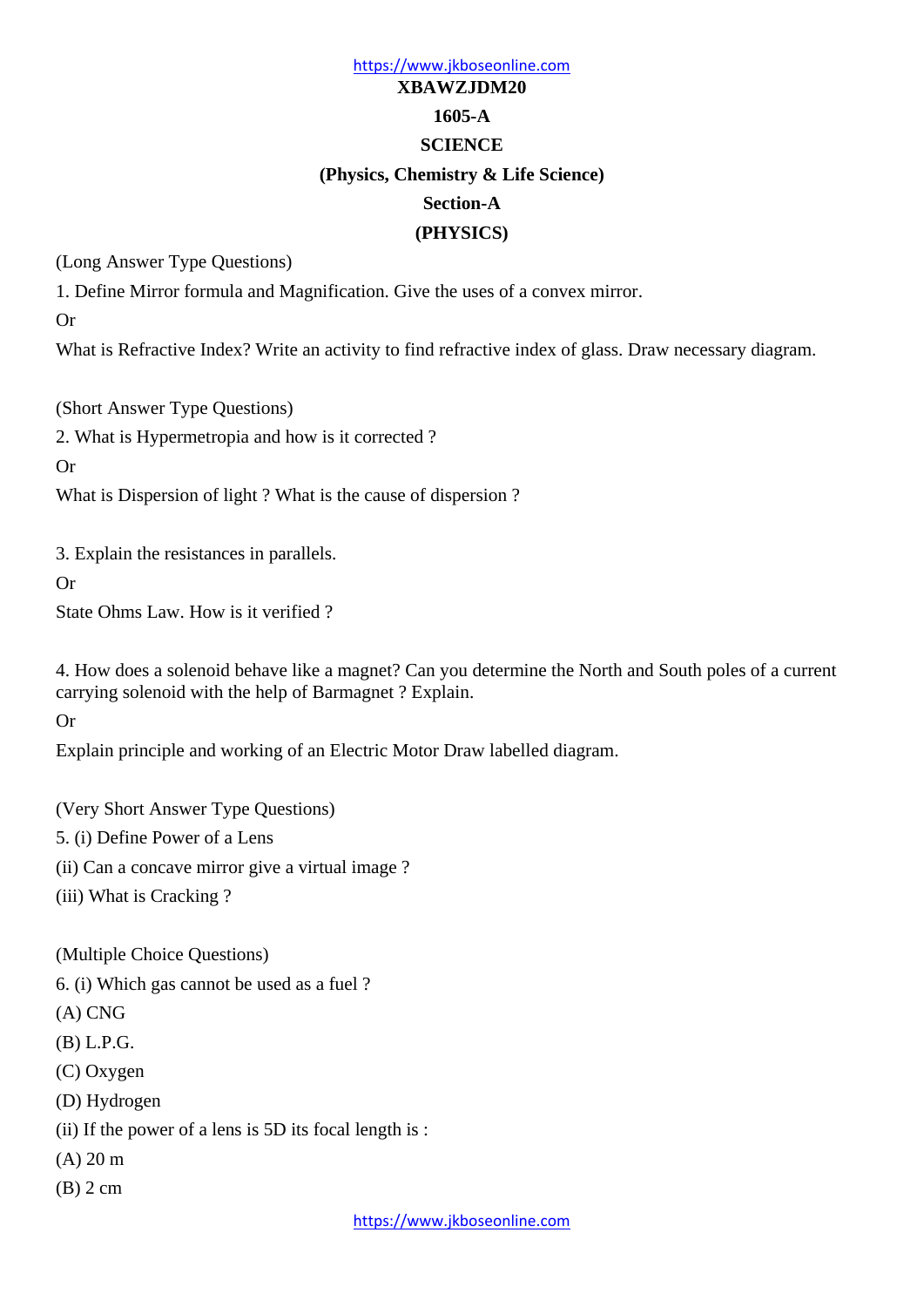(C) 0.2 cm

- (D) None of these
- (iii) Unit of resistance is
- (A) Ampere
- (B) Volt
- (C) Watt
- (D) Ohm
- (iv) Safety fuse wire is made of:
- (A) Copper
- (B) Silver
- (C) Alloy of tin and lead
- (D) Tungston

## Section-B (CHEMISTRY)

(Long Answer Type Questions)

7. Draw the structure of the following compounds:

- (a) Bromopentane
- (b) Butanon
- (c) Ethanoic Acid

Or

How can Ethanol and Ethanoic acid be differentiated on the basis of their physical and chemical properties (Short Answer Type Questions) https://www.jkboseonline.com

8. What happens when metals are burnt in air?

Or

What are the properties of lonic Compounds?

9. What were the limitations of Newlands law of octaves 7

Or

Differentiate between Mendeleev's periodic table and modern periodic table

10. Balance the following reactions

(a)  $NaOH + H_2SO_4 \rightarrow Na_2SO_4 + H_2O$ 

(b) NaCl + AgNO<sub>3</sub> 
$$
\rightarrow
$$
 AgCl + NaNO<sub>3</sub>

(c) 
$$
HNO_3 + Ca(OH)_2 \rightarrow Ca(NO_3)^2 + H_2O
$$

$$
(d)\ BaCl_2 + H_2SO_4 \rightarrow BaSO_4 + HCl
$$

# Or

What is meant by Exothermic and Endothermic Reactions? Give examples

Very Short Answer Type Questions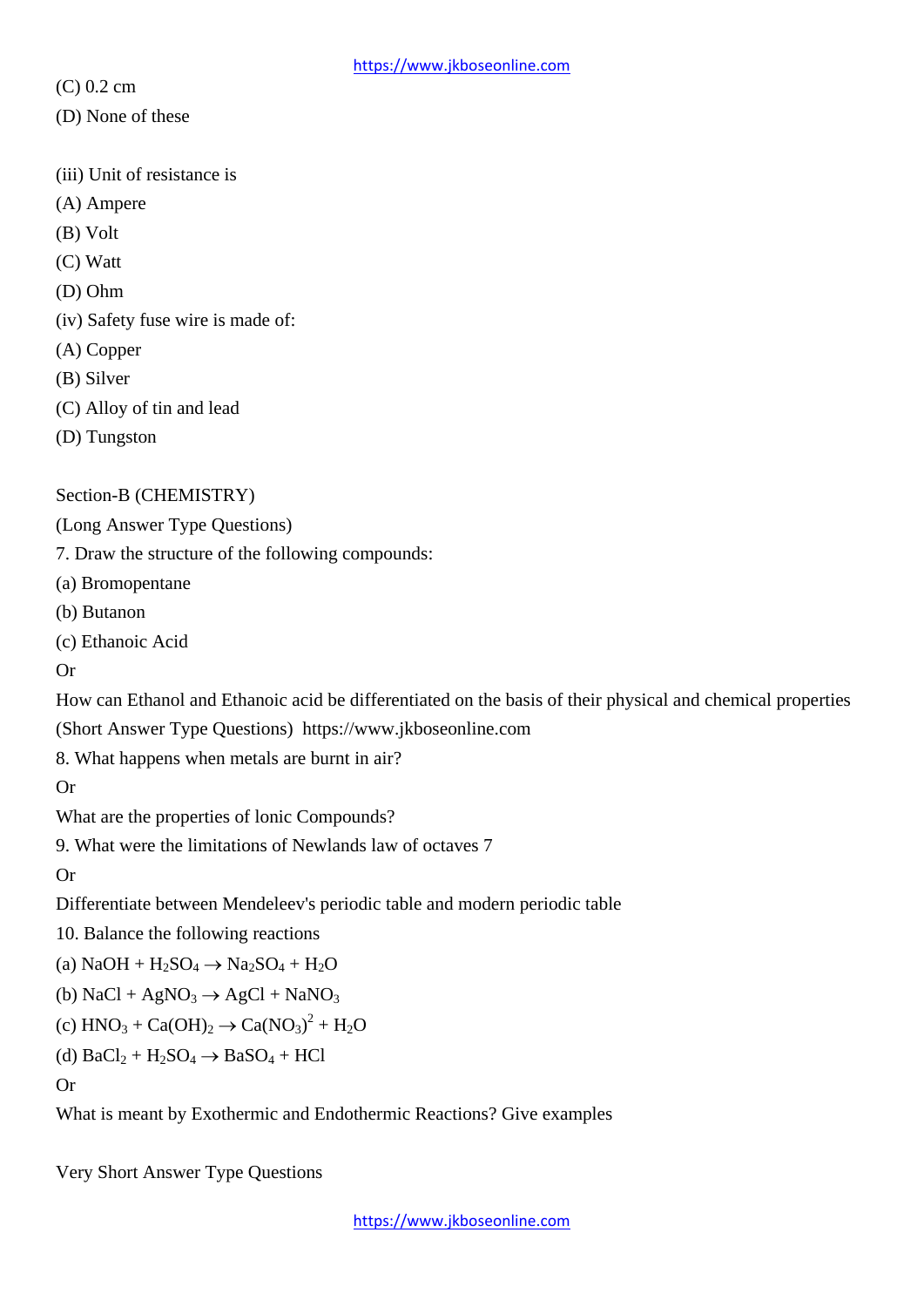#### https://www.jkboseonline.com

- 11. (i) Give two uses of Baking Soda.
- (ii) Write an equation to show the reaction between plaster of paris and water.
- (iii) What are Saturated Hydrocarbons?
- (Multiple Choice Questions)
- 12 (i) Which is the most active metal?
- (A) Zinc
- (B) Iron
- (C) Gold
- (D) Calcium
- (ii) Which non-mental is liquid at room temperature
- (A) Carbon
- (B) Sulphur
- (C) Bromine
- (D) Oxygen
- (iii) The bond present in calcium and oxygen in CaO is :
- (A) Covalent
- (B) Electrovalent
- (C) Metallic
- (D) None of these
- (iv) The formula of time move is
- (A) Cao
- $(B)$  Ca $(OH)_2$
- $(C)$  CaCO<sub>3</sub>
- (D) CaSO<sup>4</sup>

Section-C

(LIFE SCIENCE)

(Long Answer Type Questions)

13. What is Nutrition Briefly explain the new major kinds of Nutrition.

Or

Describe the process of digestion of food in man

(Short Answer Type Questions)

14. How does Phototropism occur in plants?

Or

Draw the structure of Neuron and explain its functions.

https://www.jkboseonline.com 15. What are the advantages of sexual reproduction over asexual reprodtiction?